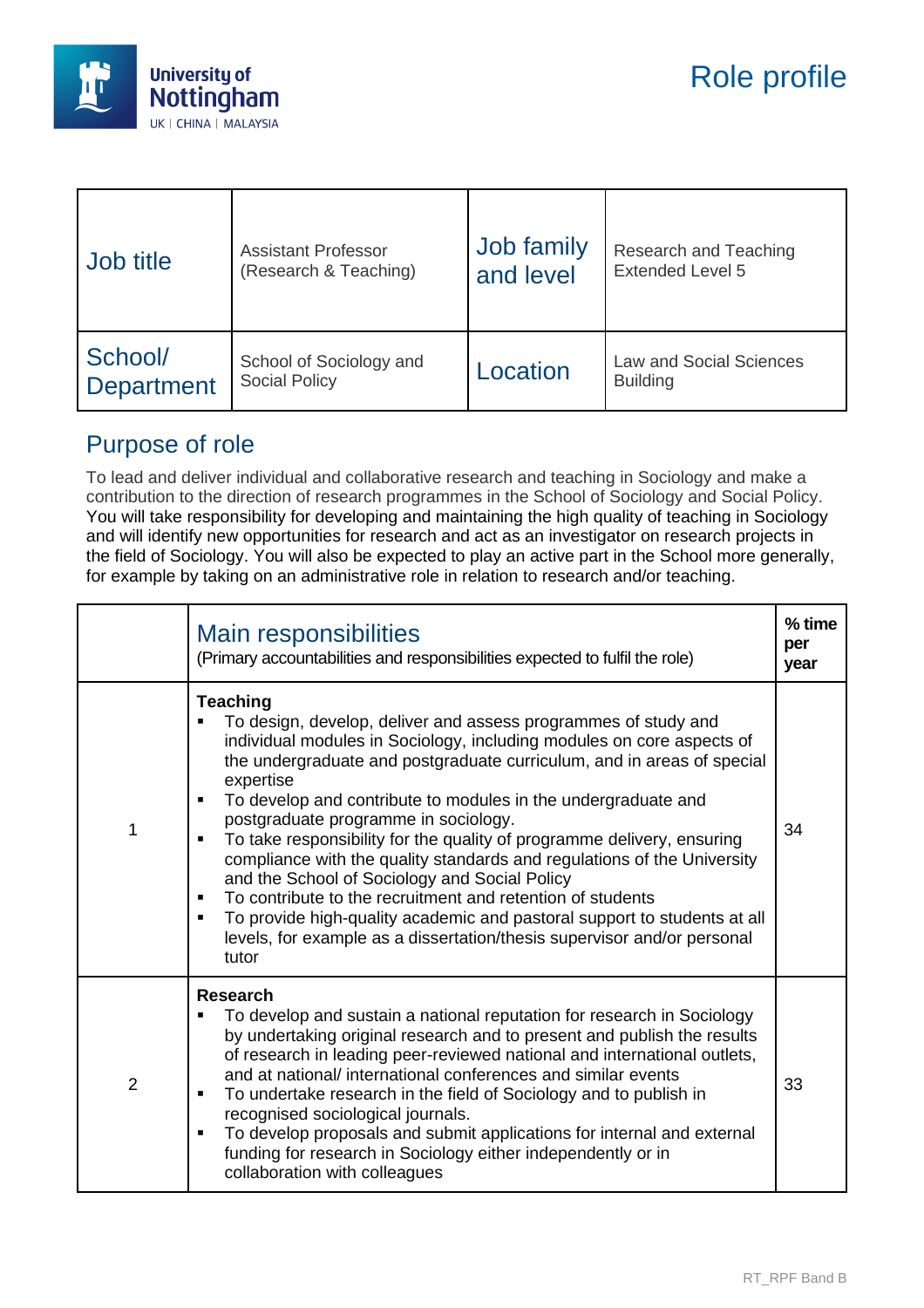|   | To contribute actively to the maintenance and development of the<br>٠<br>research environment in the School of Sociology and Social Policy<br>To act as a principal and/or co-investigator on research projects within<br>٠<br>Sociology.<br>To participate in knowledge transfer and other activities designed to<br>٠<br>maximise the impact of research<br>To gain funding for, supervise and examine postgraduate research<br>٠<br>students                                                                                   |    |
|---|-----------------------------------------------------------------------------------------------------------------------------------------------------------------------------------------------------------------------------------------------------------------------------------------------------------------------------------------------------------------------------------------------------------------------------------------------------------------------------------------------------------------------------------|----|
| 3 | <b>Administration</b><br>To make a significant contribution to the reputation and successful<br>operation of the School of Sociology and Social Policy by undertaking<br>an academic administrative role in the School and playing an active<br>part in citizenship activities in and beyond the School, including as a<br>member of committees and working groups, and the wider scholarly<br>community.<br>To be responsible for the safe conduct of work in the School in<br>٠<br>compliance with the University Safety Policy | 33 |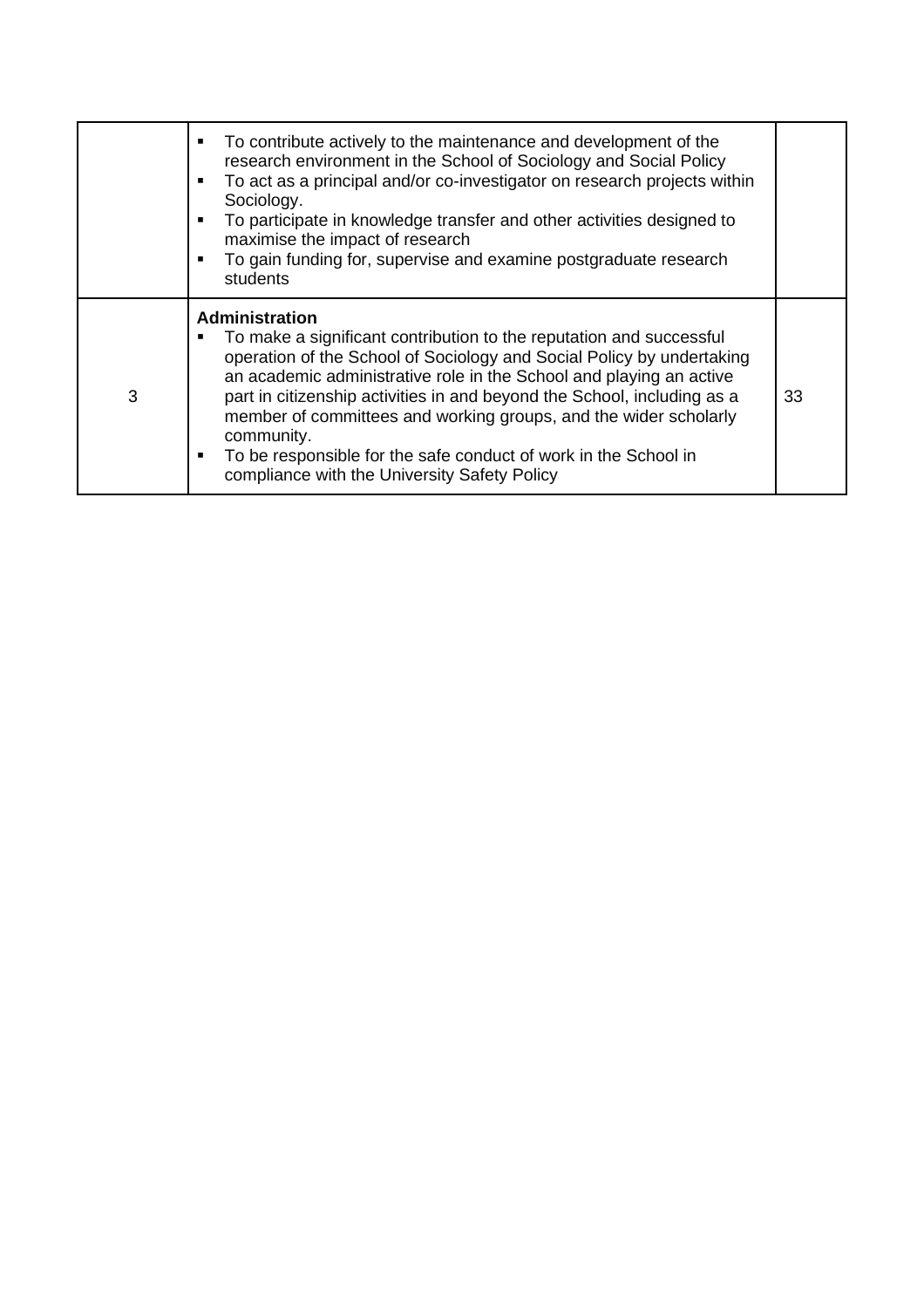## Person specification

|                             | <b>Essential</b>                                                                                                                                                                                                                                                                                                                                                                                                                                                                                                                                                                                                                                                                                                                                                                                                                                                                                                                                                                                                                                                                                                                                              | <b>Desirable</b>                                                                                                                                                                                                                                                                                                                                                                                                                                                                    |
|-----------------------------|---------------------------------------------------------------------------------------------------------------------------------------------------------------------------------------------------------------------------------------------------------------------------------------------------------------------------------------------------------------------------------------------------------------------------------------------------------------------------------------------------------------------------------------------------------------------------------------------------------------------------------------------------------------------------------------------------------------------------------------------------------------------------------------------------------------------------------------------------------------------------------------------------------------------------------------------------------------------------------------------------------------------------------------------------------------------------------------------------------------------------------------------------------------|-------------------------------------------------------------------------------------------------------------------------------------------------------------------------------------------------------------------------------------------------------------------------------------------------------------------------------------------------------------------------------------------------------------------------------------------------------------------------------------|
| <b>Skills</b>               | Excellent oral and written<br>$\blacksquare$<br>communication skills, including the<br>ability to explain complex ideas and<br>information clearly and concisely using<br>a range of media<br>Ability to contribute high quality<br>П<br>research in the field of Sociology.<br>Ability to design and make effective<br>П<br>use of high quality and up-to-date<br>course materials<br>Ability to use a range of delivery<br>Ξ<br>techniques and technologies to inspire<br>and engage students<br>Ability to contribute to teaching in core<br>٠<br>areas of Sociology.<br>Ability to supervise student research at<br>п<br>undergraduate and postgraduate level<br>Ability to provide academic and<br>п<br>pastoral advice and support to<br>students<br>Ability to build relationships and<br>٠<br>collaborate with others, internally and<br>externally<br>Interpersonal skills needed to work<br>effectively as a member of a staff team<br>in an interdisciplinary environment, and<br>with students at all levels<br>Time management and organisational<br>٠<br>skills needed to complete<br>administrative and other tasks<br>effectively and on time | Ability to design and carry out<br>٠<br>research independently and<br>collaboratively as a member of<br>a team<br>Ability to generate funding for<br>٠<br>research, particularly from<br>external sources                                                                                                                                                                                                                                                                           |
| Knowledge and<br>experience | Specialist knowledge and expertise in<br>Sociology<br>Experience and demonstrated success<br>п<br>in designing, carrying out and writing<br>up research in Sociology<br>Experience of writing for publication in<br>$\blacksquare$<br>peer-reviewed outlets and presenting<br>work at national/international<br>conference in Sociology<br>Experience and demonstrated success<br>п<br>in delivering teaching in Sociology<br>within an established quality<br>framework<br>Experience of providing academic and<br>$\blacksquare$<br>pastoral advice and support to<br>students<br>Successful performance in an<br>П<br>academic administrative role                                                                                                                                                                                                                                                                                                                                                                                                                                                                                                         | Growing international<br>٠<br>reputation in research and<br>teaching in Sociology<br>Experience, achievement and<br>$\blacksquare$<br>growing reputation in<br>Sociology, reflected in relevant<br>national committee<br>memberships, and/or<br>involvement in national<br>research events<br>A consistent track record of<br>٠<br>published research in peer<br>reviewed outlets<br>Experience of devising,<br>٠<br>managing and delivering<br>research and teaching<br>programmes |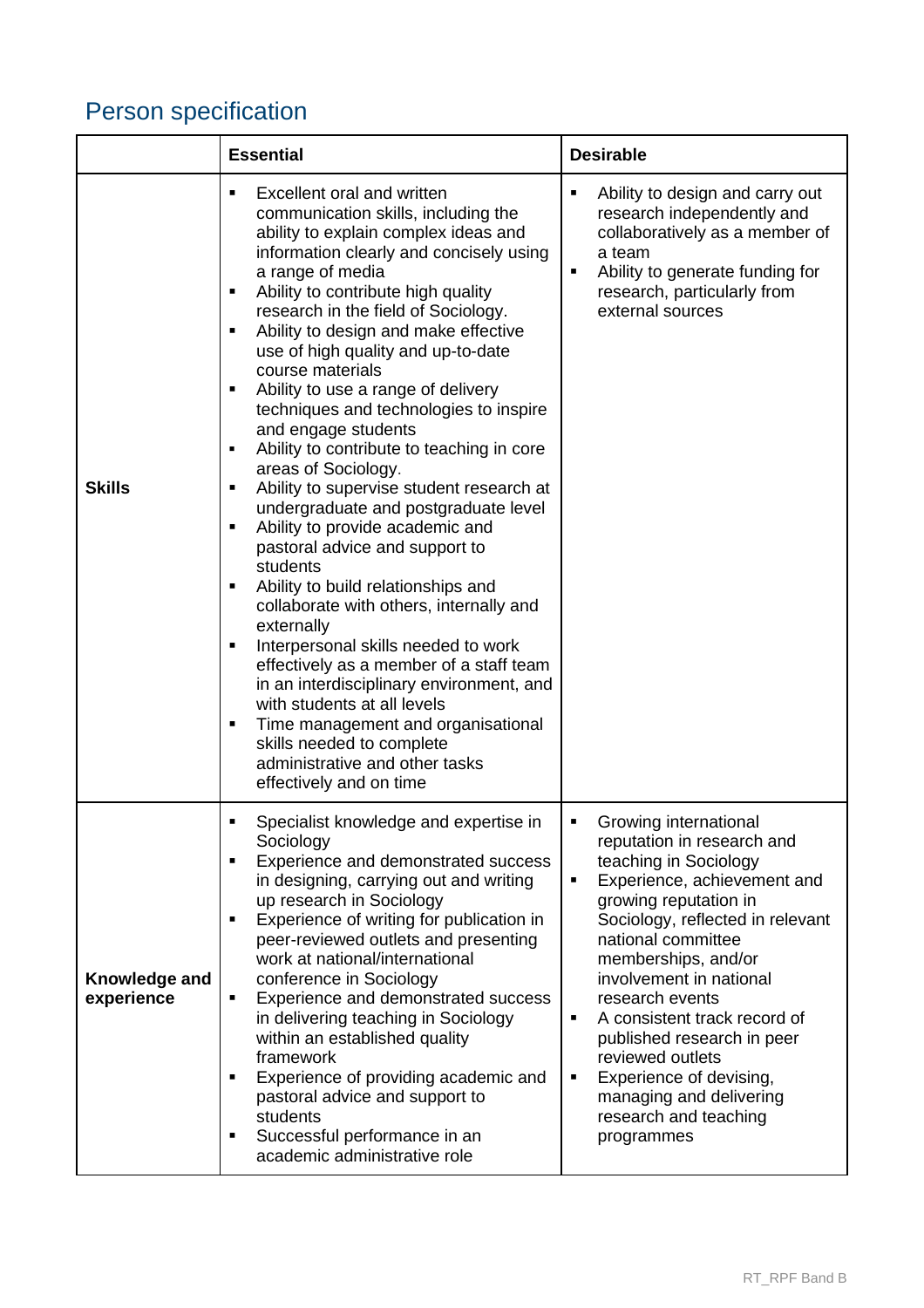| <b>Qualifications,</b><br>certification<br>and training<br>(relevant to<br>role) |  | PhD or equivalent in a relevant subject<br>area | л<br>$\blacksquare$<br>$\blacksquare$ | <b>Higher Education teaching</b><br>qualification or equivalent<br>Fellowship of the Higher<br>Education Academy (FHEA)<br>Membership of a learned<br>society or professional body<br>where appropriate |
|----------------------------------------------------------------------------------|--|-------------------------------------------------|---------------------------------------|---------------------------------------------------------------------------------------------------------------------------------------------------------------------------------------------------------|
|----------------------------------------------------------------------------------|--|-------------------------------------------------|---------------------------------------|---------------------------------------------------------------------------------------------------------------------------------------------------------------------------------------------------------|



As part of this, we welcome a diverse population to join our work force and therefore encourage applicants from all communities, particularly those whose protected characteristics under the Equality Act 2010, are not wellrepresented in our current staff body.



The University is a signatory of the Declaration on Research Assessment (DORA). As such we commit to focus on the scientific content of publications (where requested or provided as part of the recruitment and selection process) as a basis for review of quality, and consideration of value and impact of research conducted, rather than any proxy measures such as Journal Impact Factor.